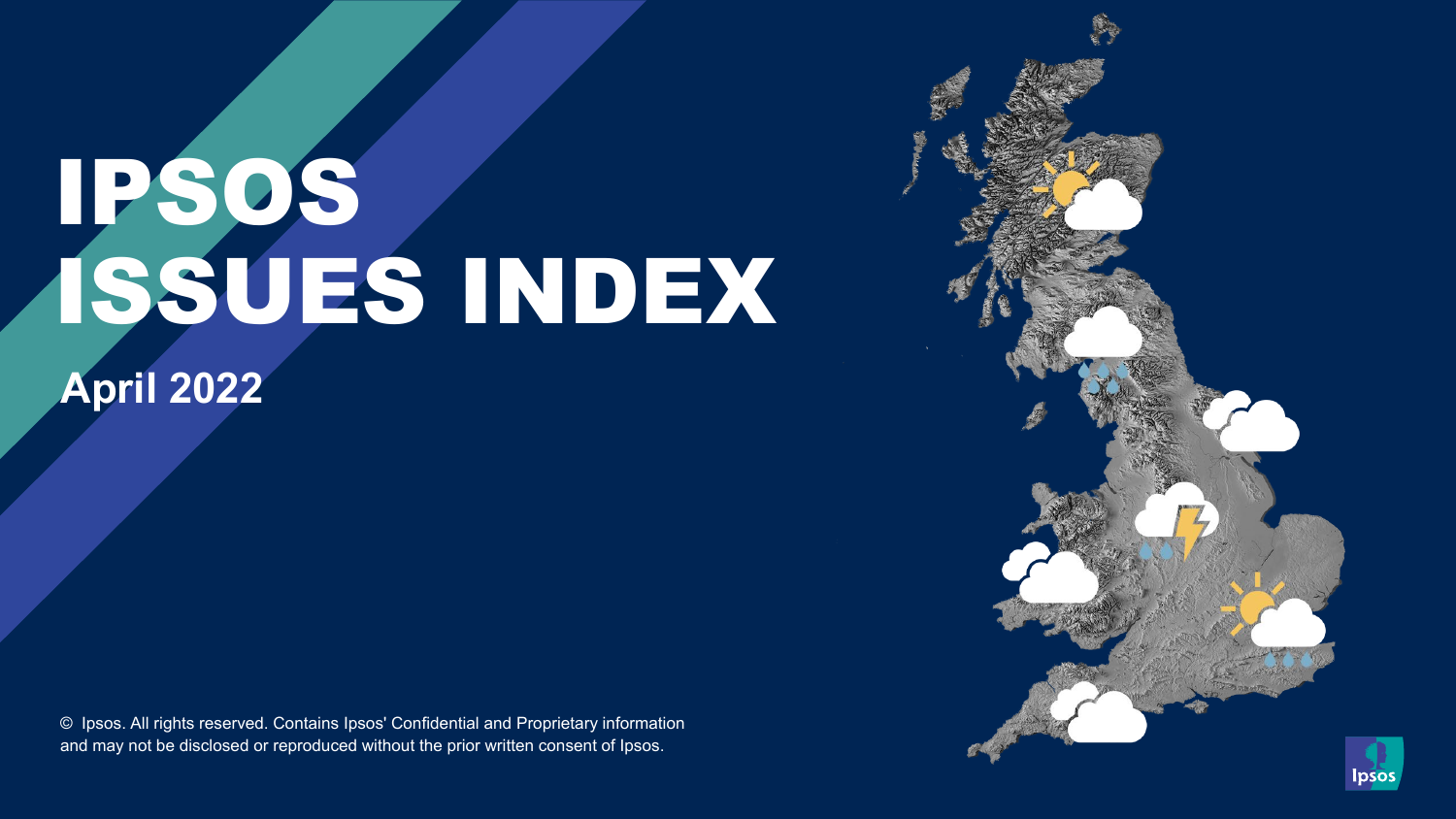#### **April 2022**

What do you see as the most/other important issues facing Britain today?



| Change since Mar: |                           |
|-------------------|---------------------------|
| ℅                 | <b>Position</b>           |
| $+11$             | $+2 \blacktriangle$       |
| $+6$              |                           |
| $-16$             | $-2$ $\blacktriangledown$ |
| 0                 | $+1$ $\triangle$          |
| +2                | $+3$ $\triangle$          |
| -1                | $+1$ $\triangle$          |
| -3                | $-1$ $\blacktriangledown$ |
| +3                | $+5\triangle$             |
| $+2$              | $+1$ $\triangle$          |
| -7                | $-6$ $\blacktriangledown$ |
| -1                | $-1$ $\blacktriangledown$ |
|                   |                           |

*Source: Ipsos Issues Index*

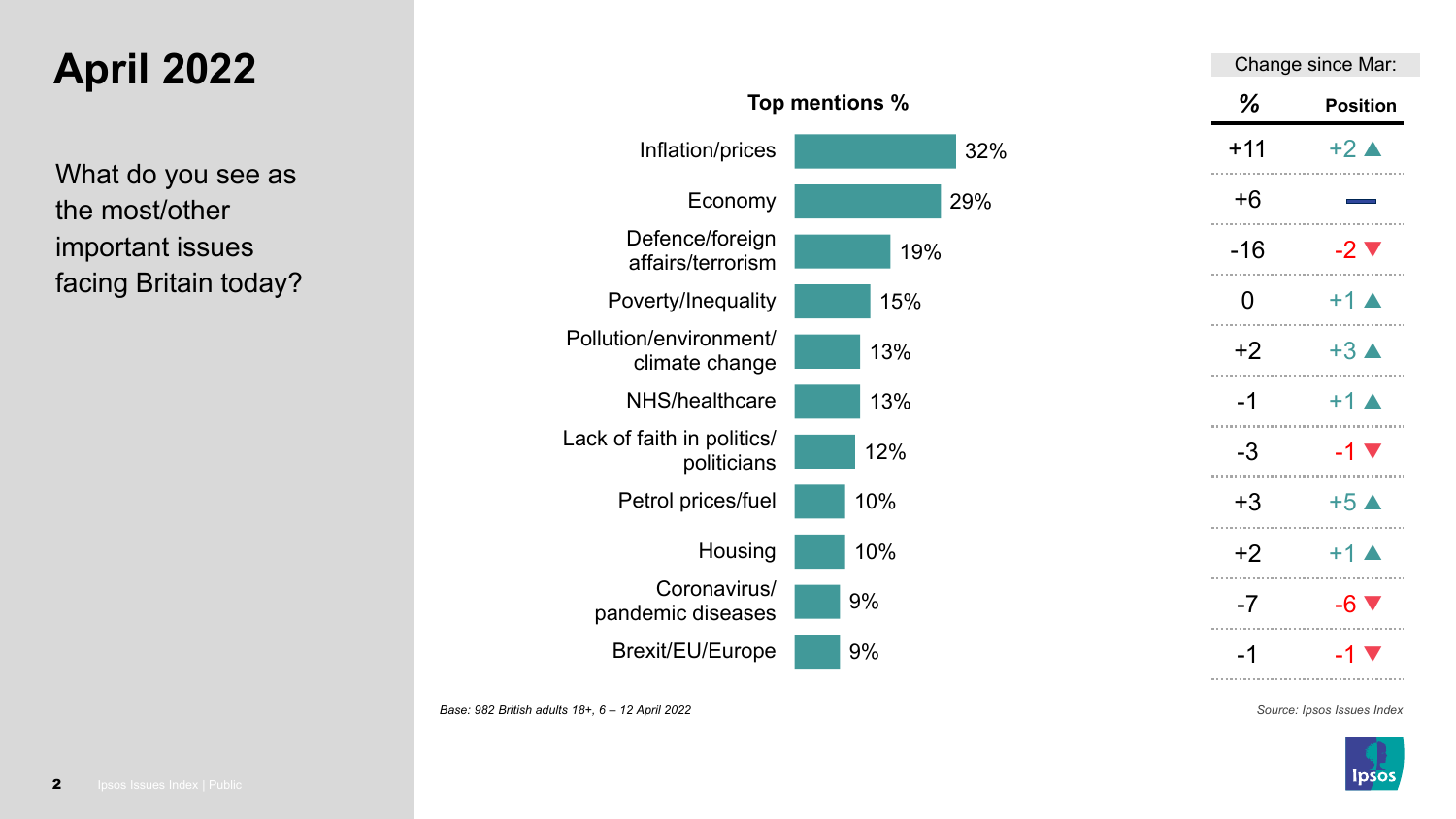#### **April 2022**

What do you see as the most/other important issues facing Britain today?

#### **Top mentions %**

32%



Most/other important issues

Most important issue

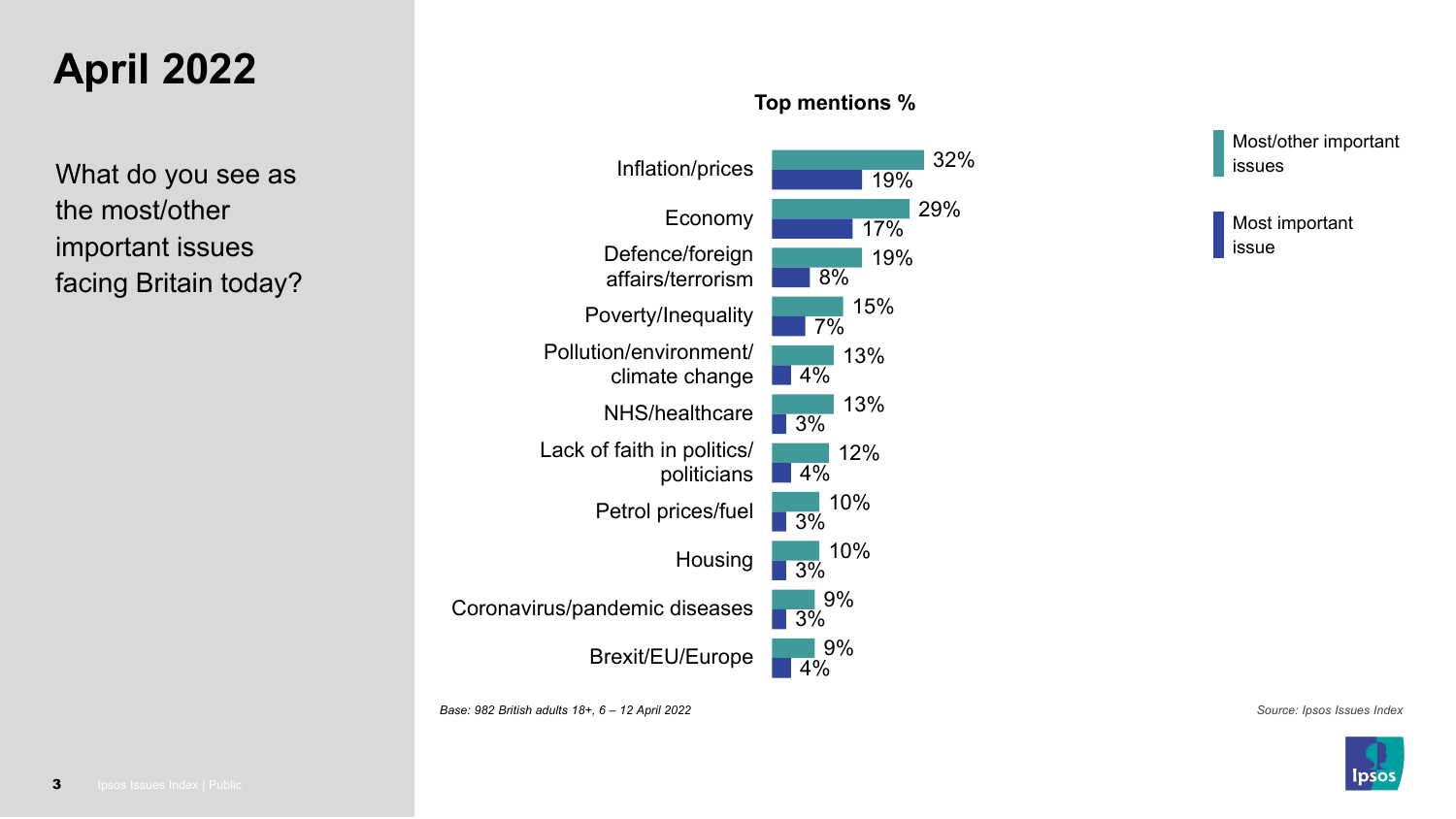### **Top five concerns for April 2022: trend data**

What do you see as the most/other important issues facing Britain today?



*Base: representative sample of c.1,000 British adults age 18+ each month, interviewed face-to-face in home Source: Ipsos Issues Index N.B. April 2020 data onwards is collected by telephone; previous months are face-to-face*

**pso**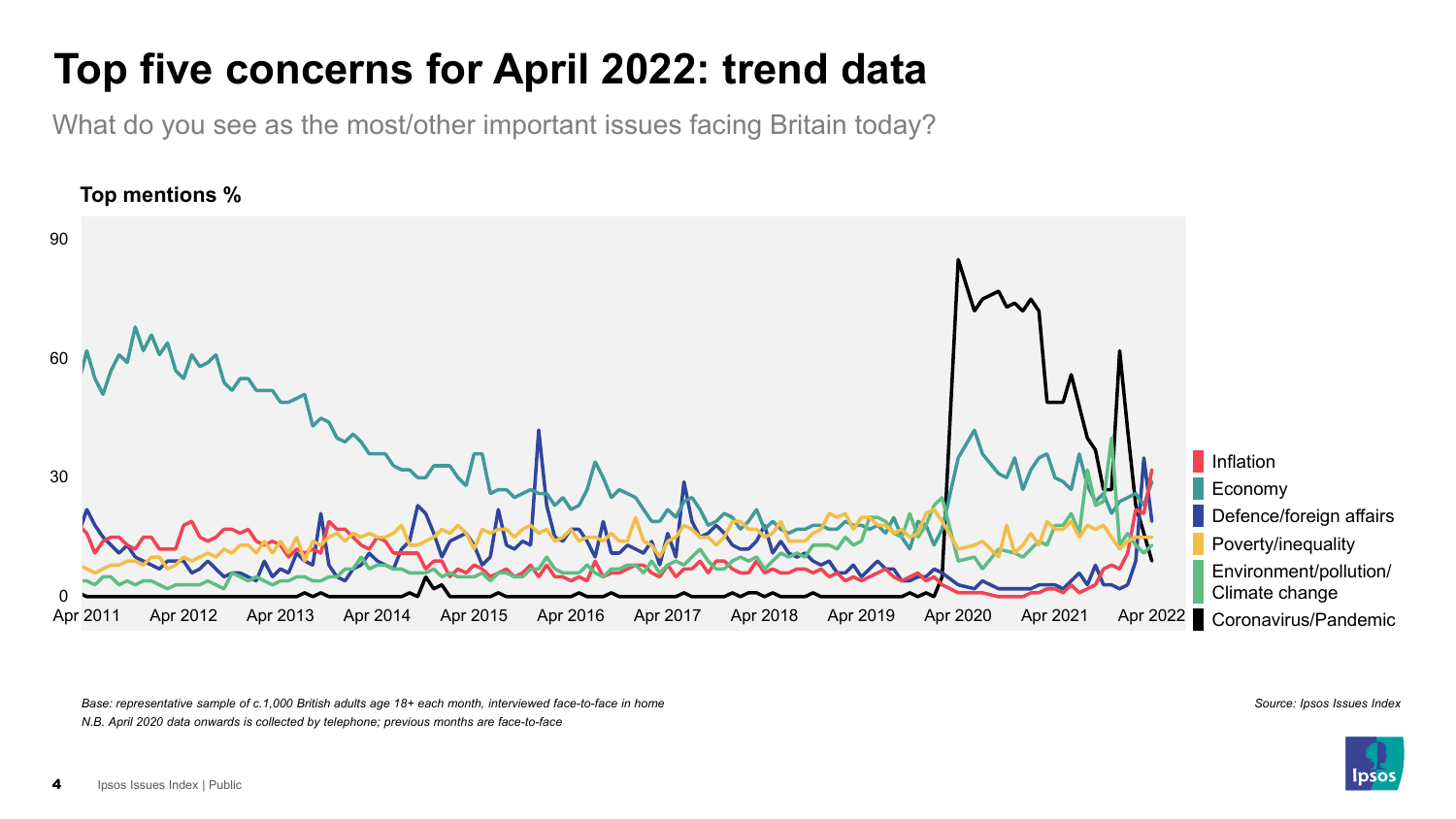#### **Top concerns for the decade: trend data**

What do you see as the most/other important issues facing Britain today?



*Base: representative sample of c.1,000 British adults age 18+ each month, interviewed face-to-face in home Source: Ipsos Issues Index N.B. April 2020 data onwards is collected by telephone; previous months are face-to-face*

**IDSO** 

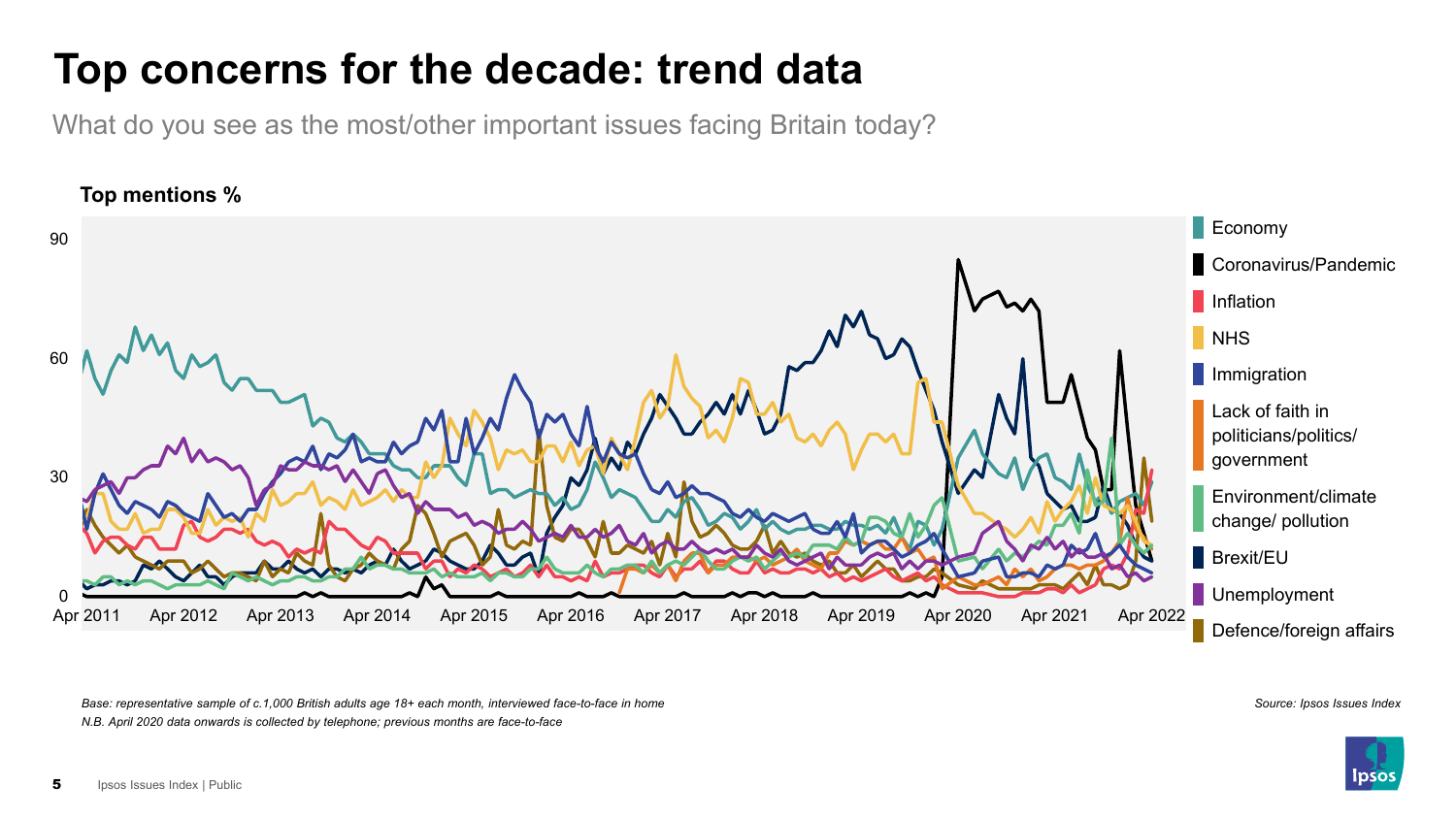#### **Inflation/prices**

What do you see as the most/other important issues facing Britain today?



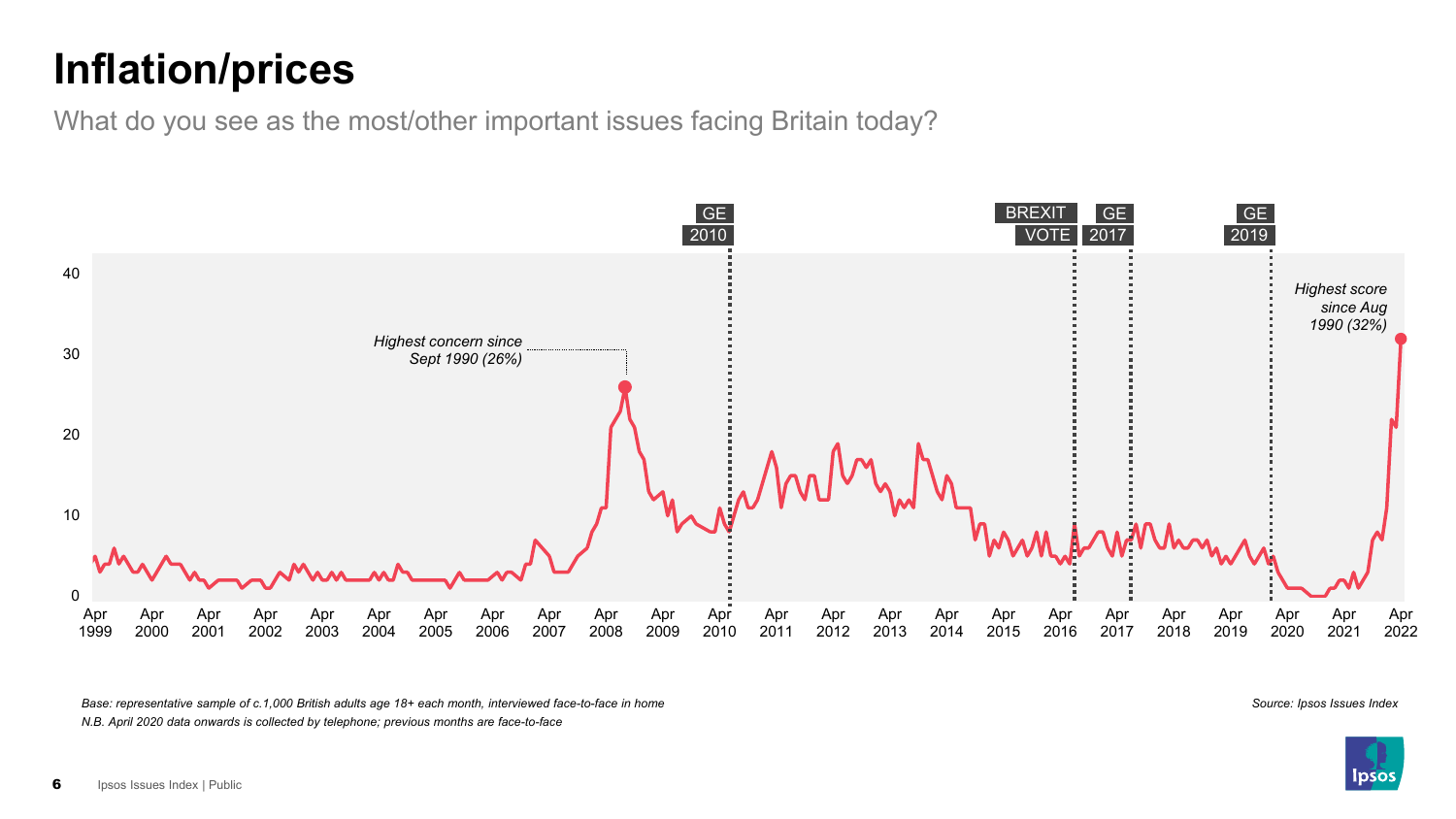#### **Inflation/prices – concern since 1974**

What do you see as the most/other important issues facing Britain today?



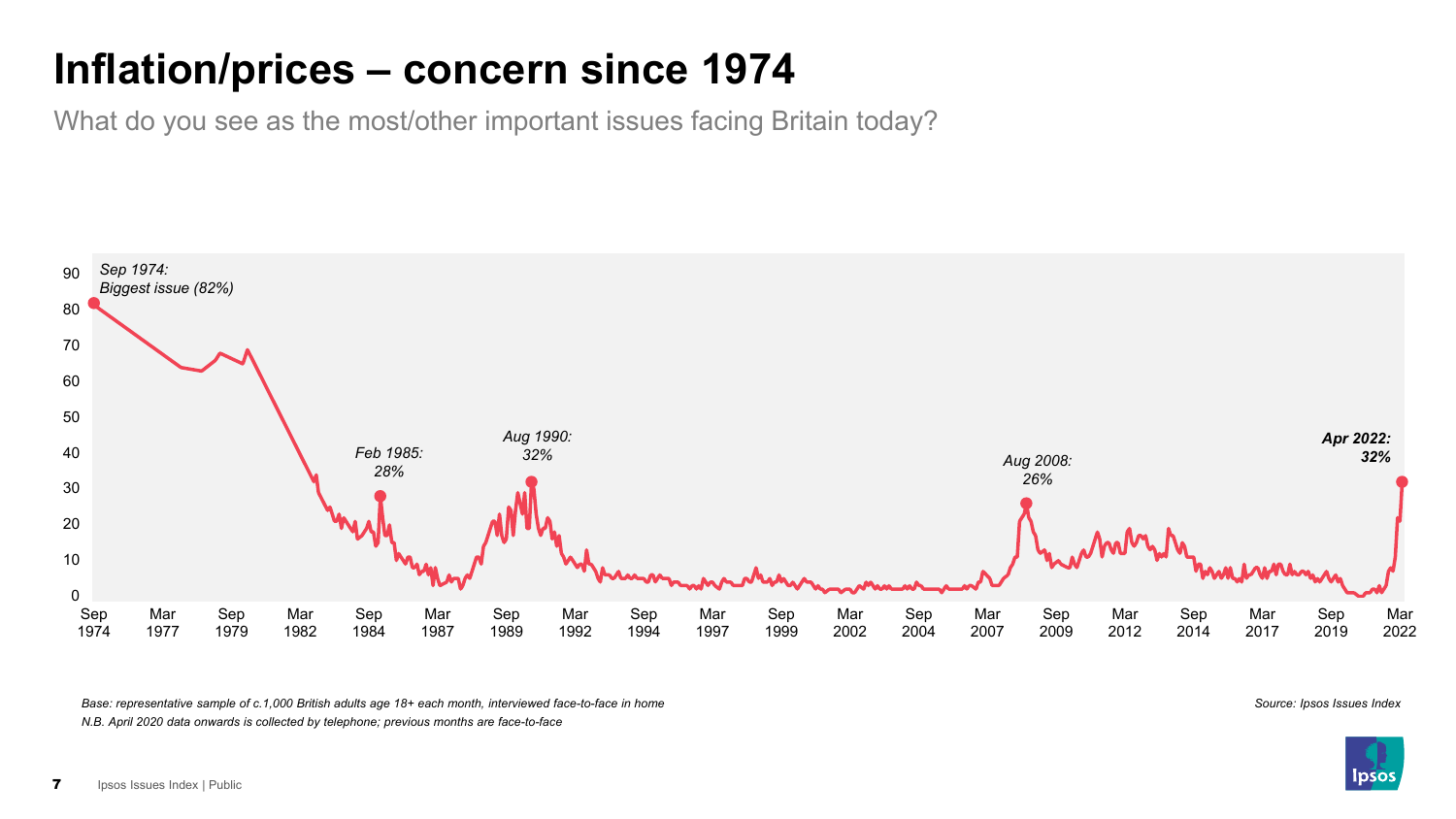#### **Economy / Economic situation**

What do you see as the most/other important issues facing Britain today?



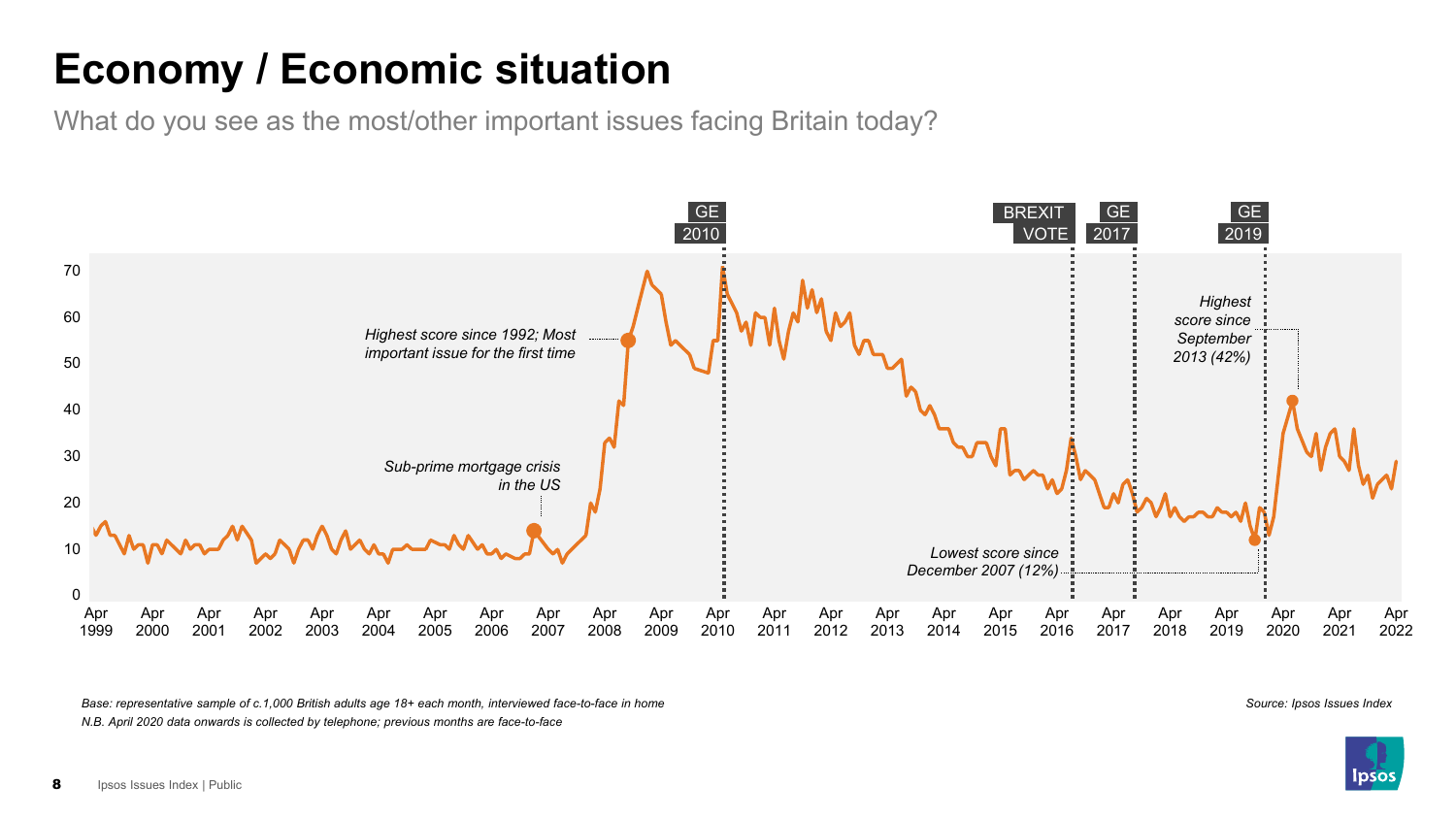#### **Defence / Foreign Affairs / International terrorism**

What do you see as the most/other important issues facing Britain today?



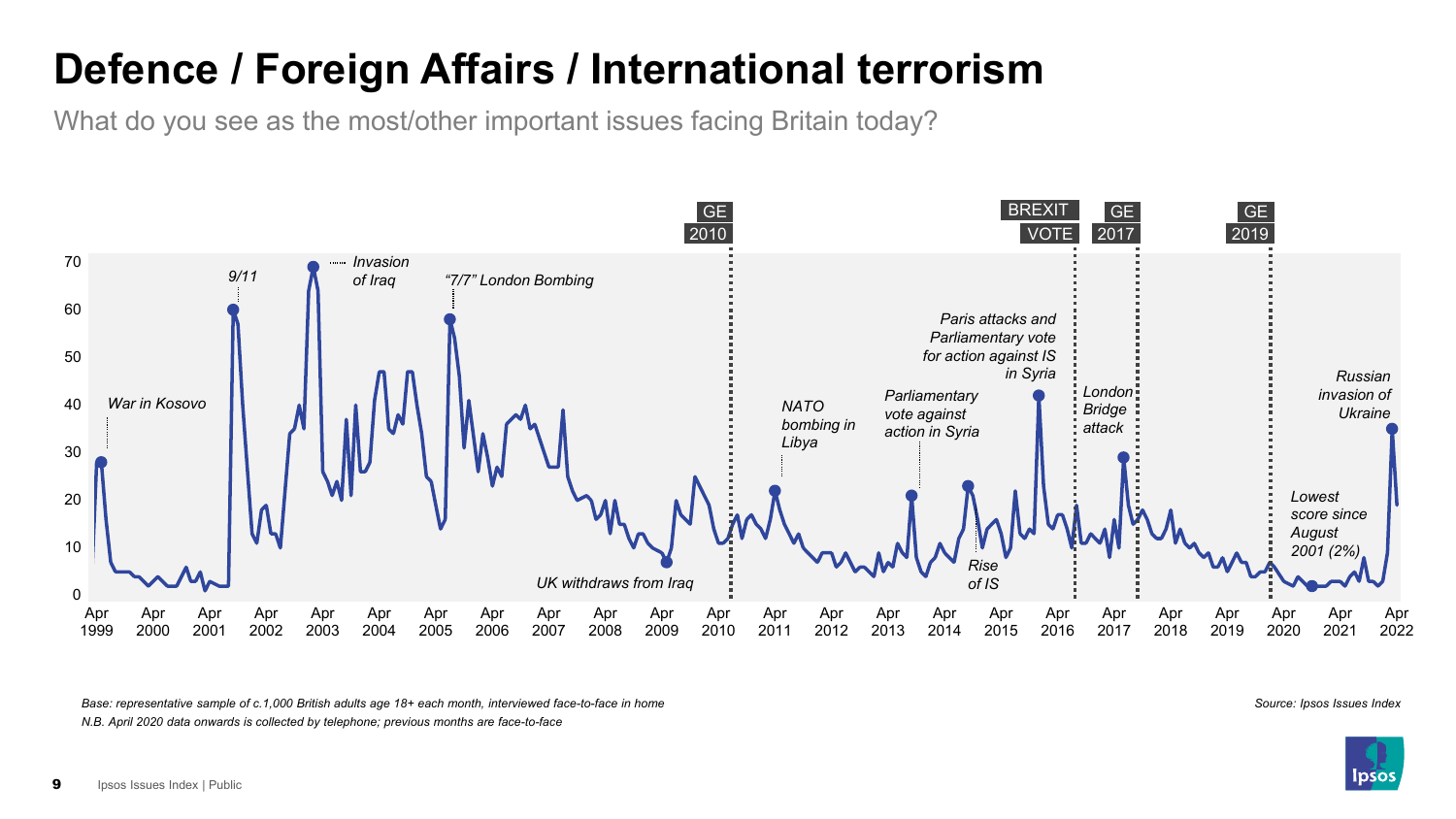#### **Defence/foreign affairs – concern since 1982**

What do you see as the most/other important issues facing Britain today?



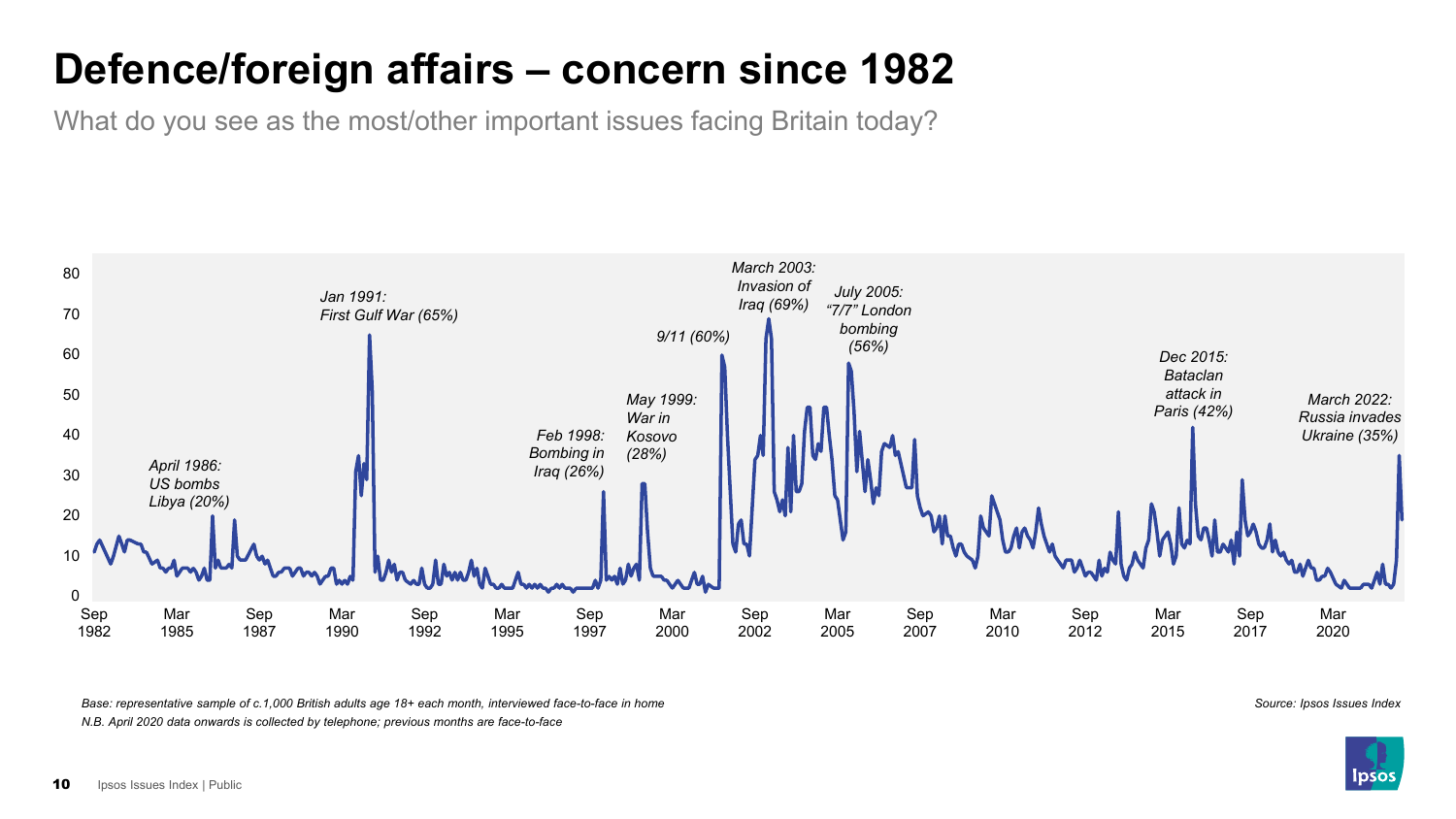#### **Coronavirus/Pandemic diseases**

What do you see as the most/other important issues facing Britain today?



*Base: representative sample of c.1,000 British adults age 18+ each month, interviewed face-to-face in home N.B. April 2020 data onwards is collected by telephone; previous months are face-to-face*

*Source: Ipsos Issues Index*

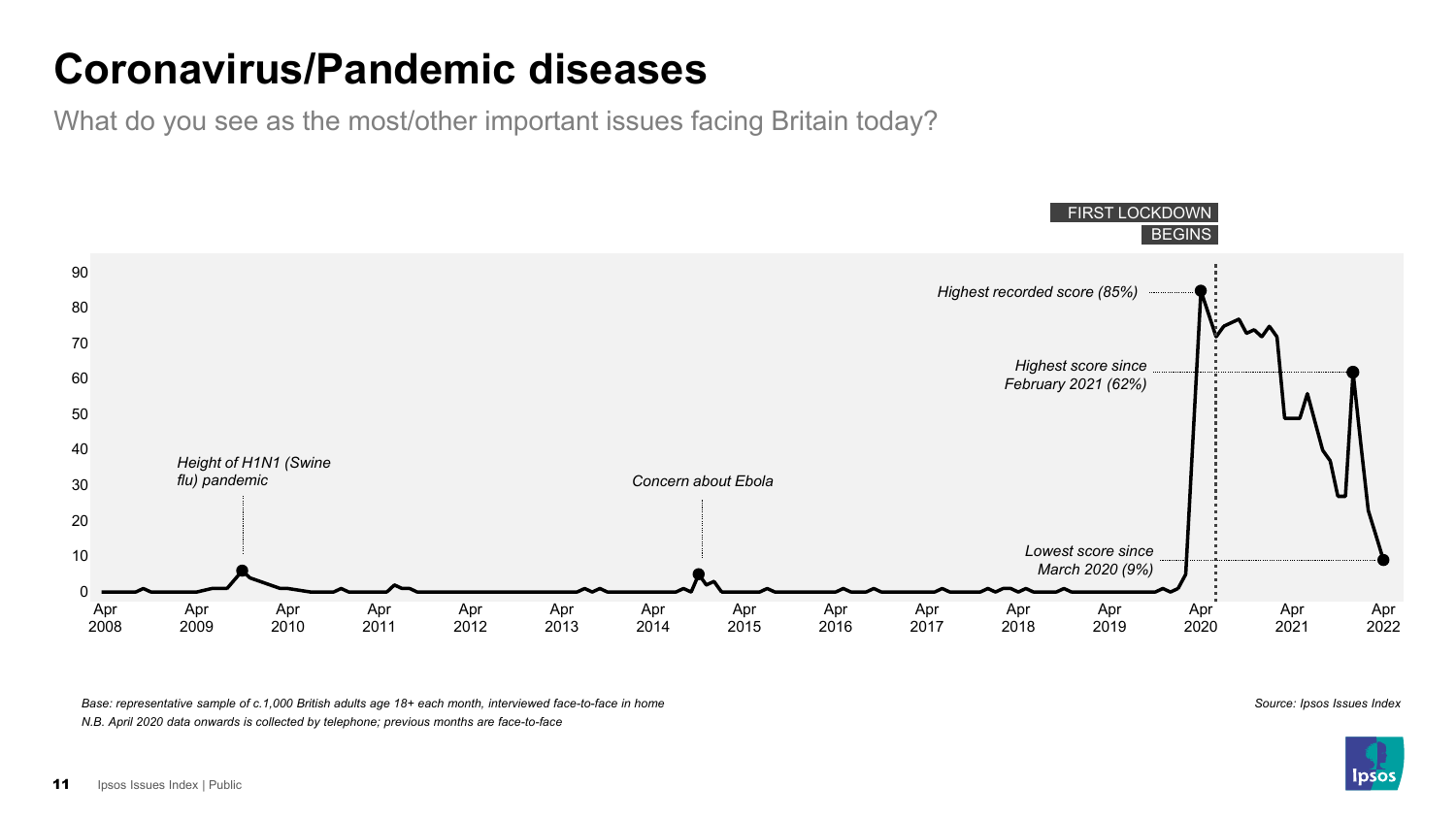#### **NHS / Hospitals / Healthcare**

What do you see as the most/other important issues facing Britain today?



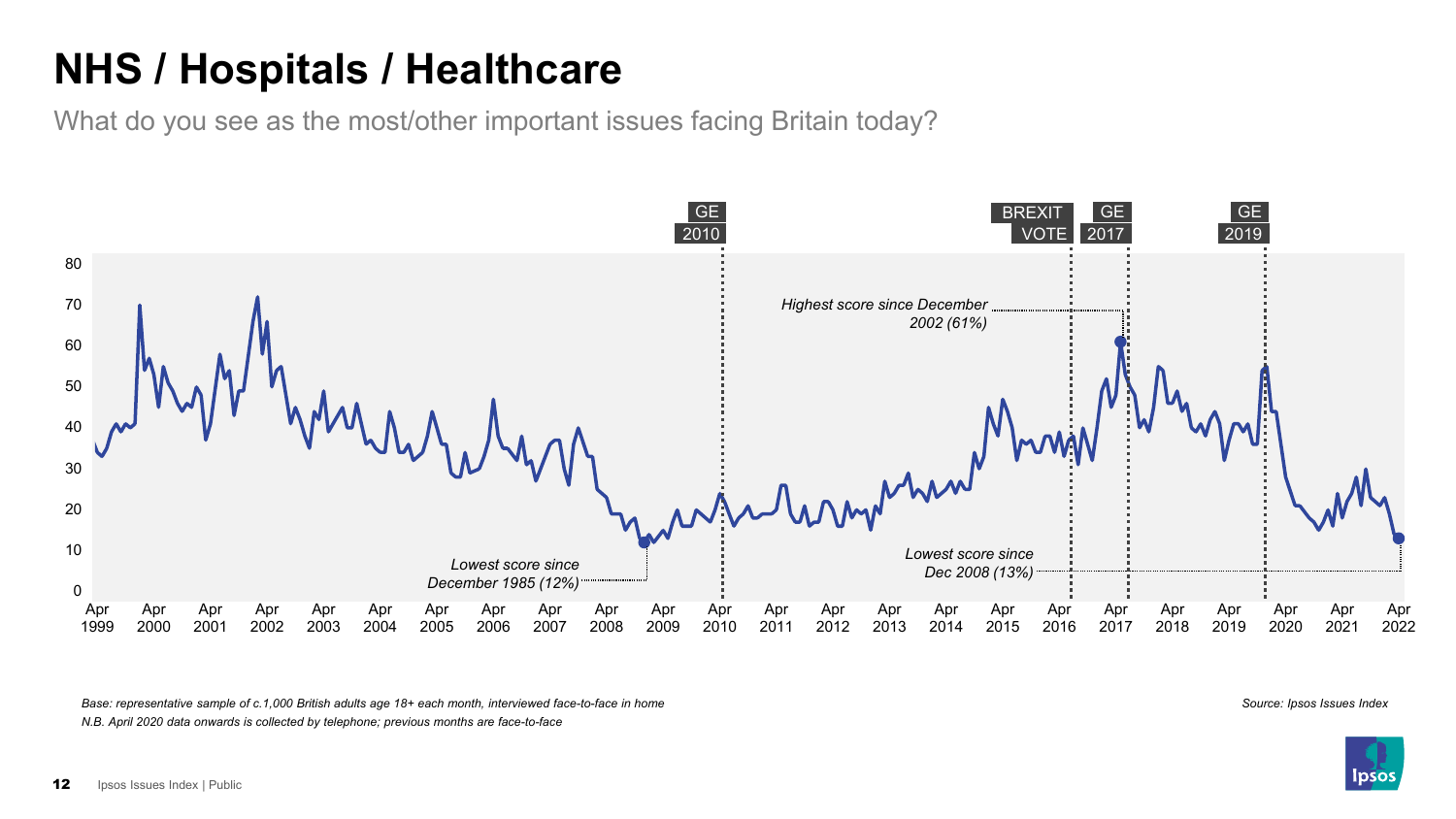### **Lack of faith in politicians/politics**

What do you see as the most/other important issues facing Britain today?



*Base: representative sample of c.1,000 British adults age 18+ each month, interviewed face-to-face in home N.B. April 2020 data onwards is collected by telephone; previous months are face-to-face*

*Source: Ipsos Issues Index*

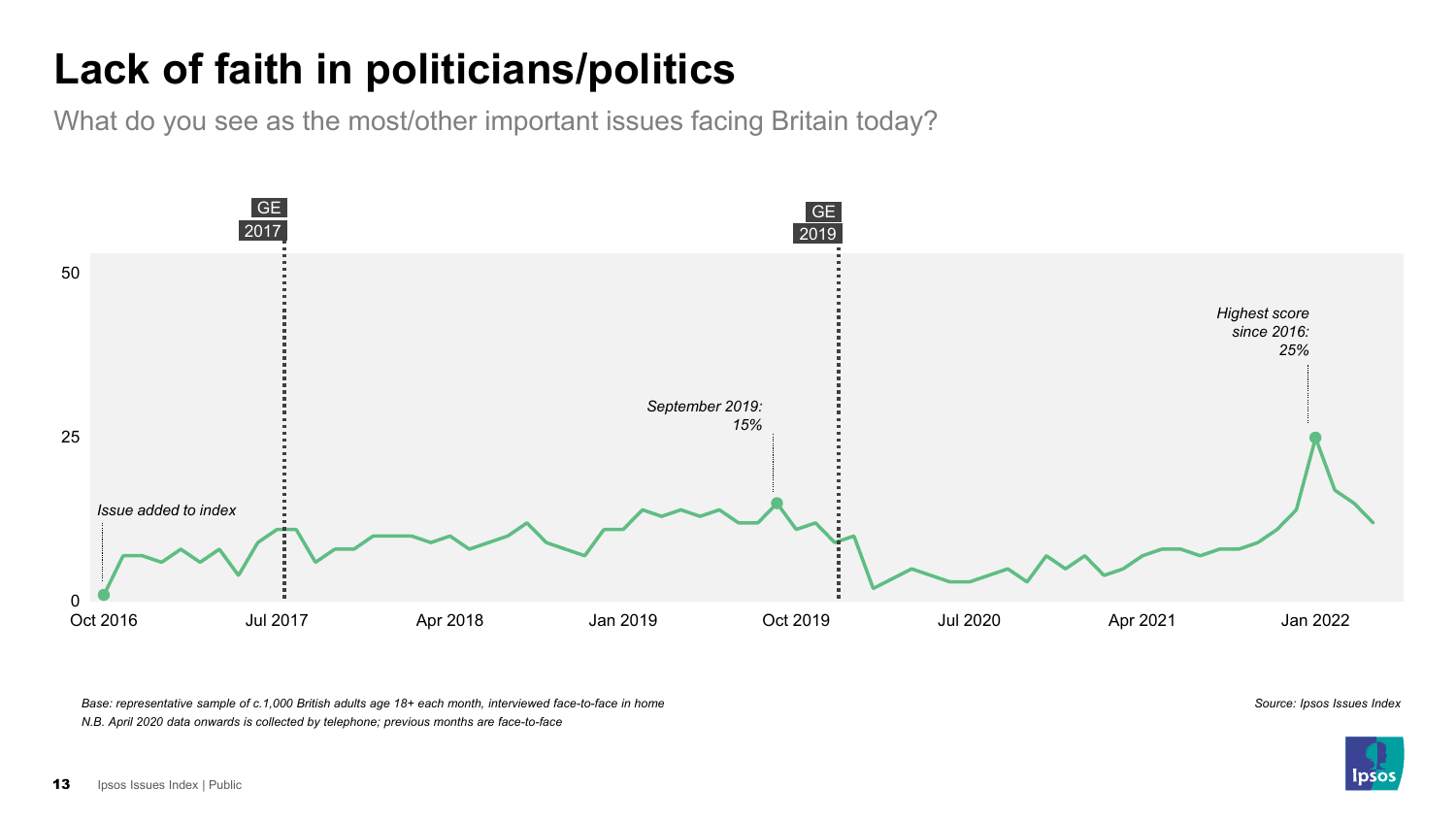### **Poverty/inequality**

What do you see as the most/other important issues facing Britain today?



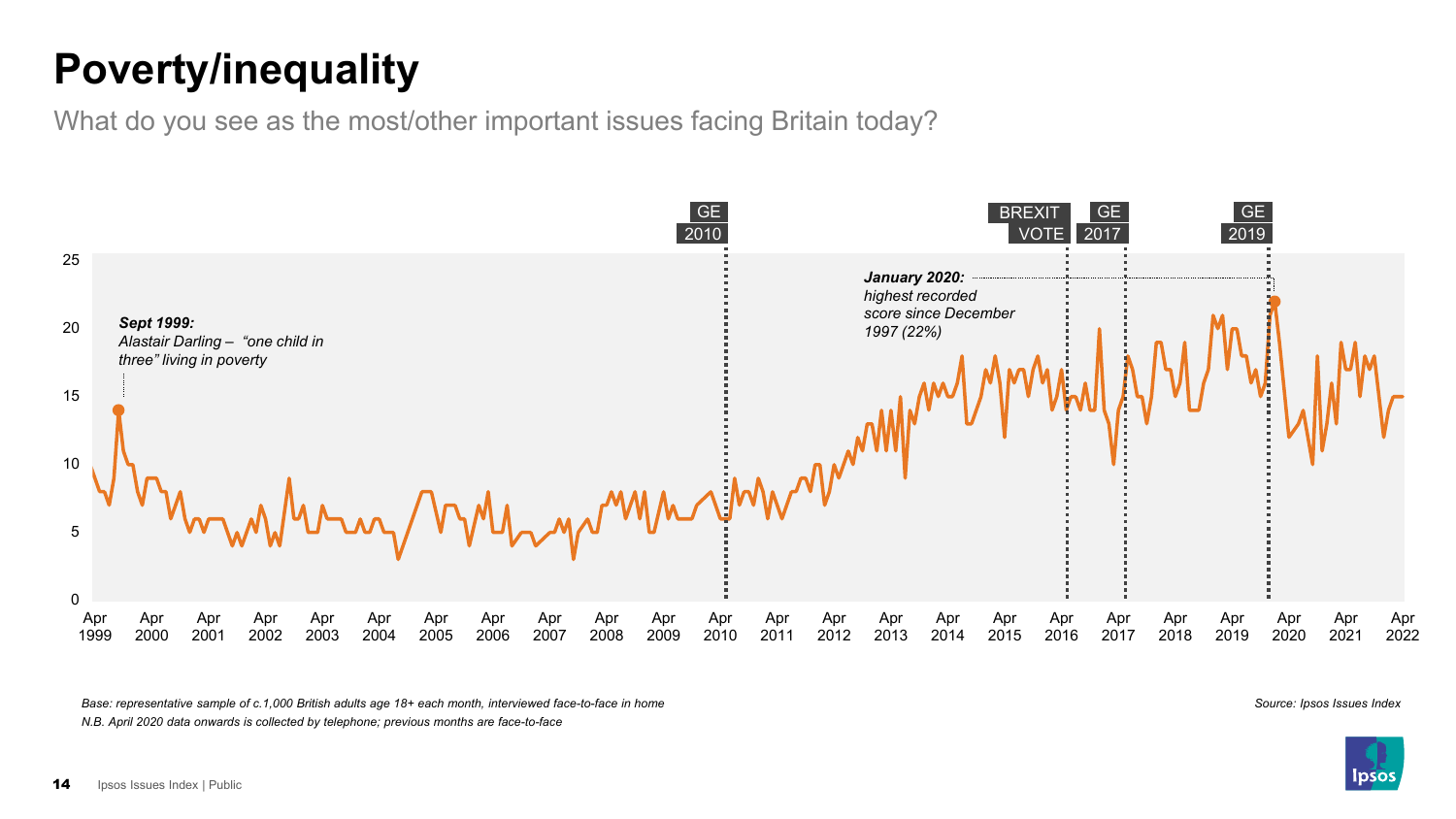### **EU / Europe / Brexit**

What do you see as the most/other important issues facing Britain today?



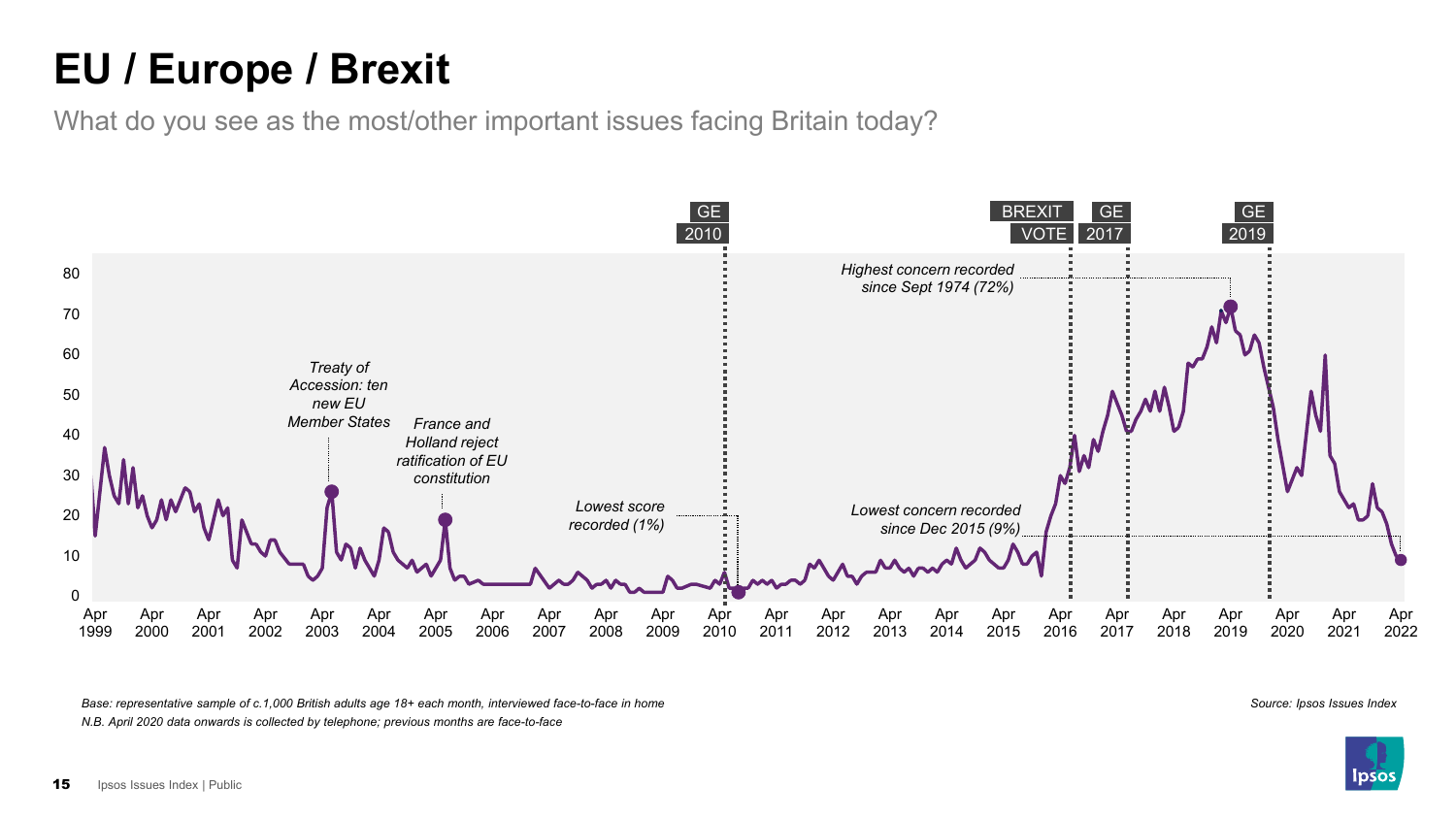## **Pollution / Environment / Climate change**

What do you see as the most/other important issues facing Britain today?



*N.B. April 2020 data onwards is collected by telephone; previous months are face-to-face* Base: representative sample of c.1,000 British adults age 18+ each month, interviewed face-to-face in home<br>Source: Ipsos Issues Index

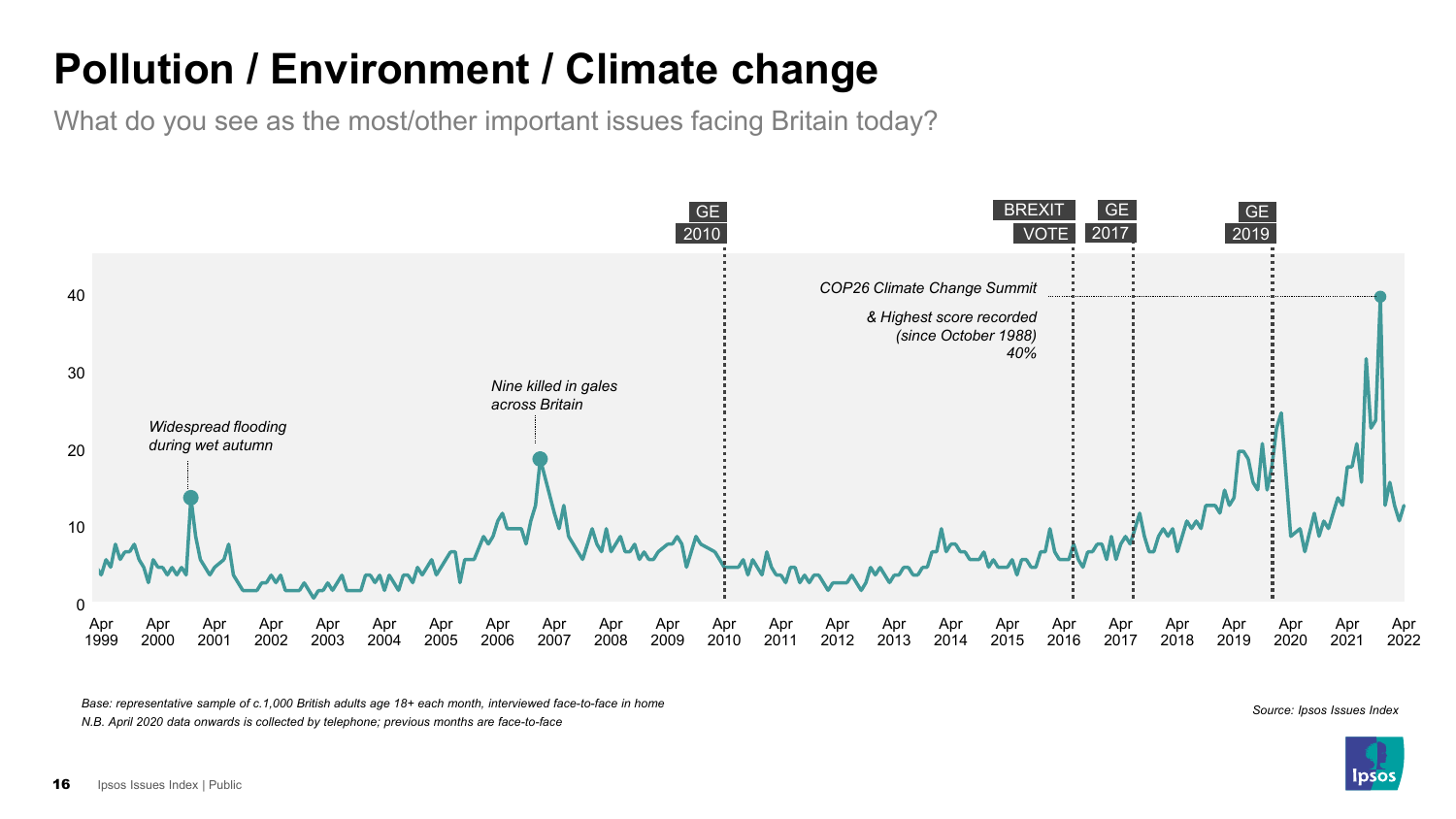### **Immigration / Immigrants**

What do you see as the most/other important issues facing Britain today?



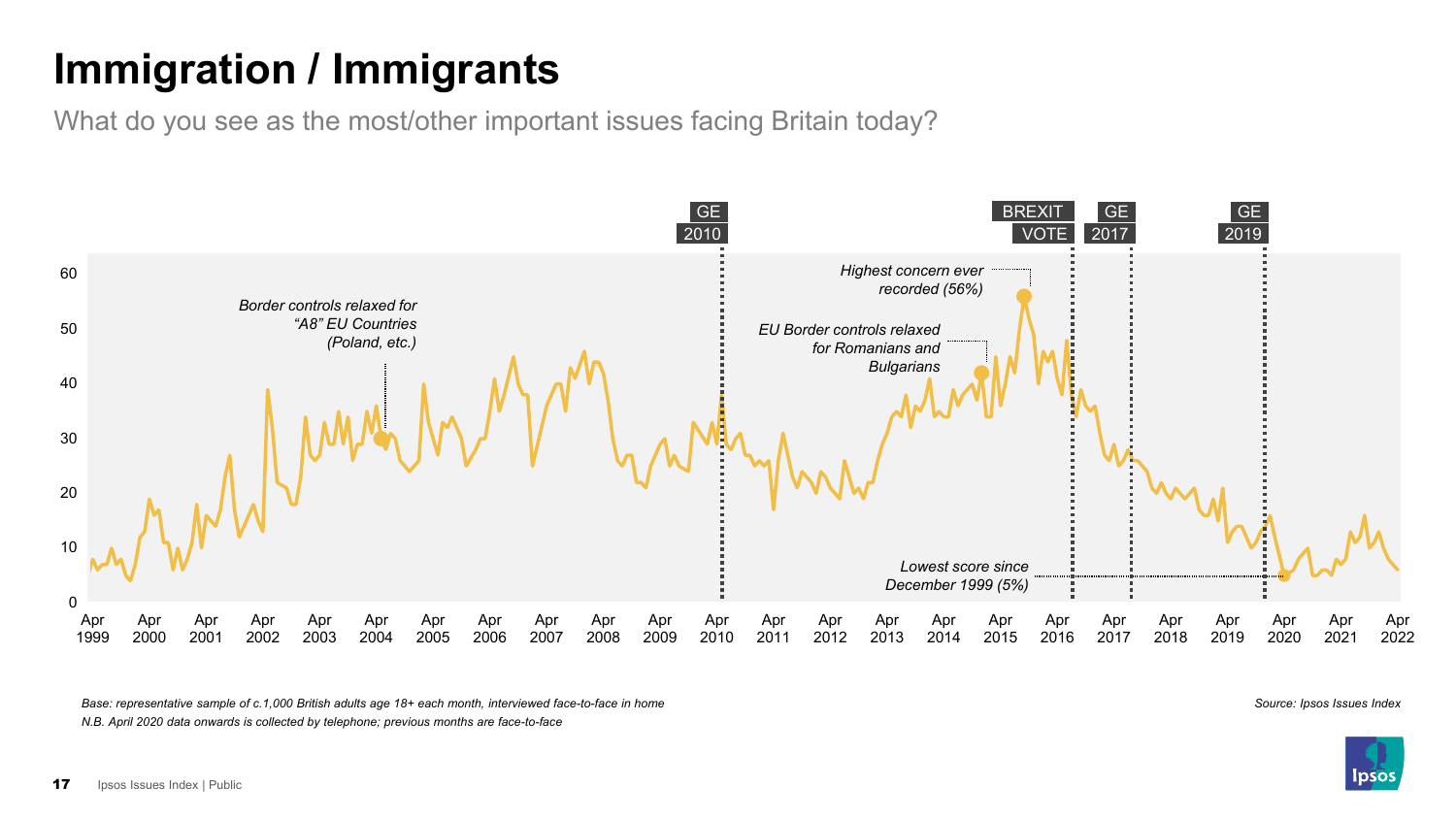#### **Unemployment / Factory closure / Lack of industry**

What do you see as the most/other important issues facing Britain today?



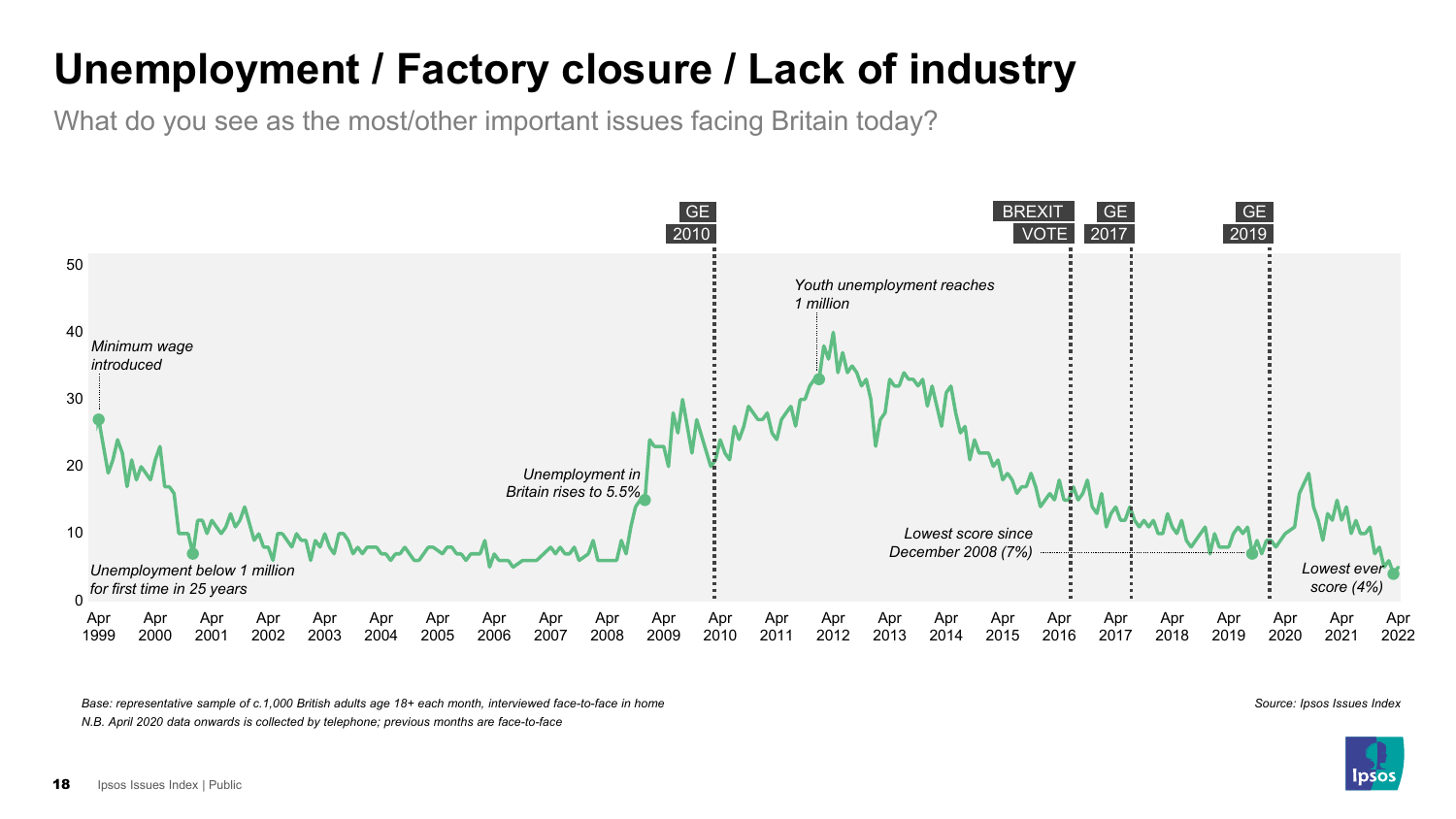#### **Education / Schools**

What do you see as the most/other important issues facing Britain today?



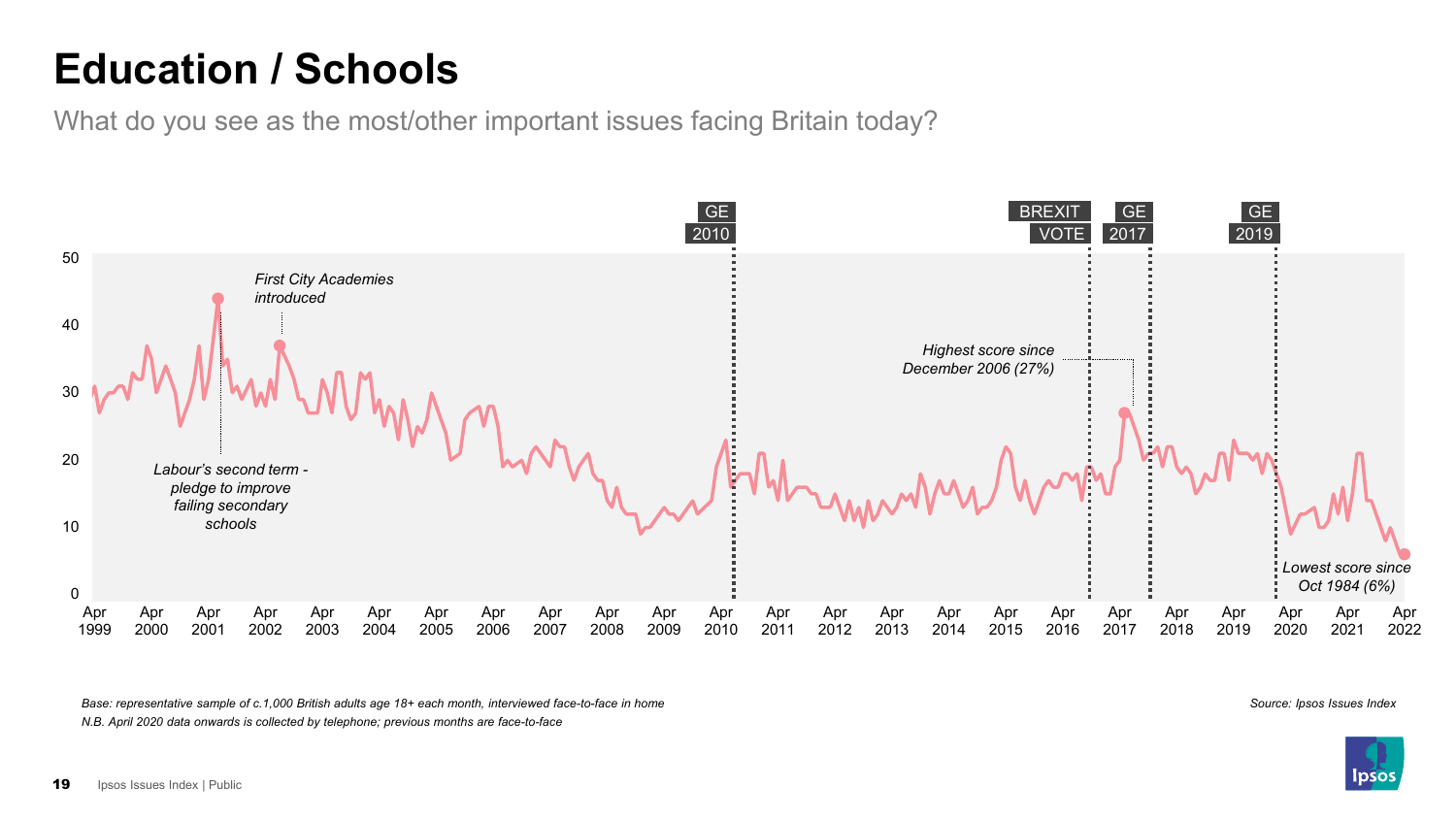#### **Crime / Law & Order / Violence / Vandalism / ASB**

What do you see as the most/other important issues facing Britain today?



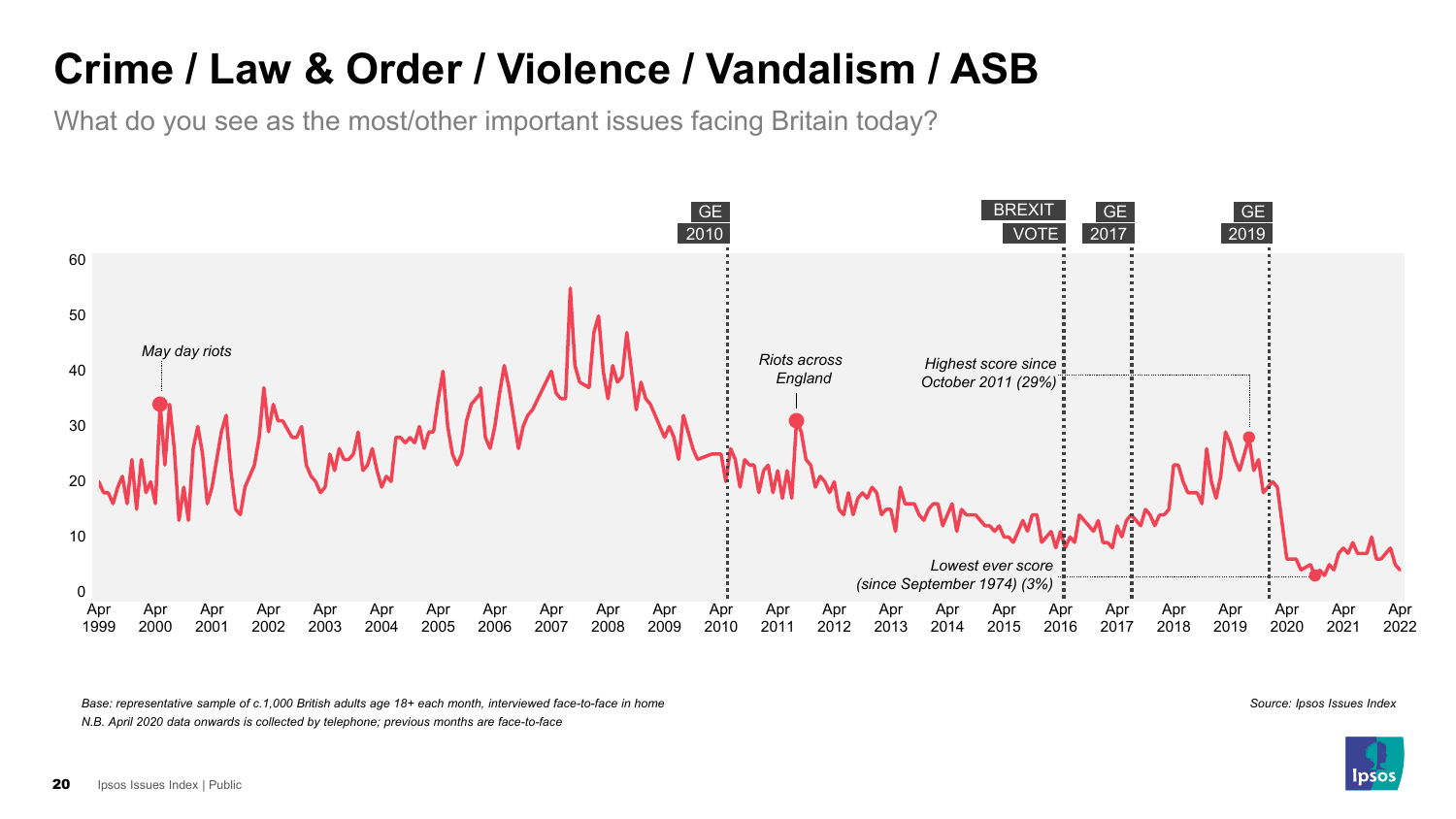#### **Party support**

What do you see as the most/other important issues facing Britain today?

#### **Top mentions %**



**Conservative Supporters** 

Labour **Supporters** 

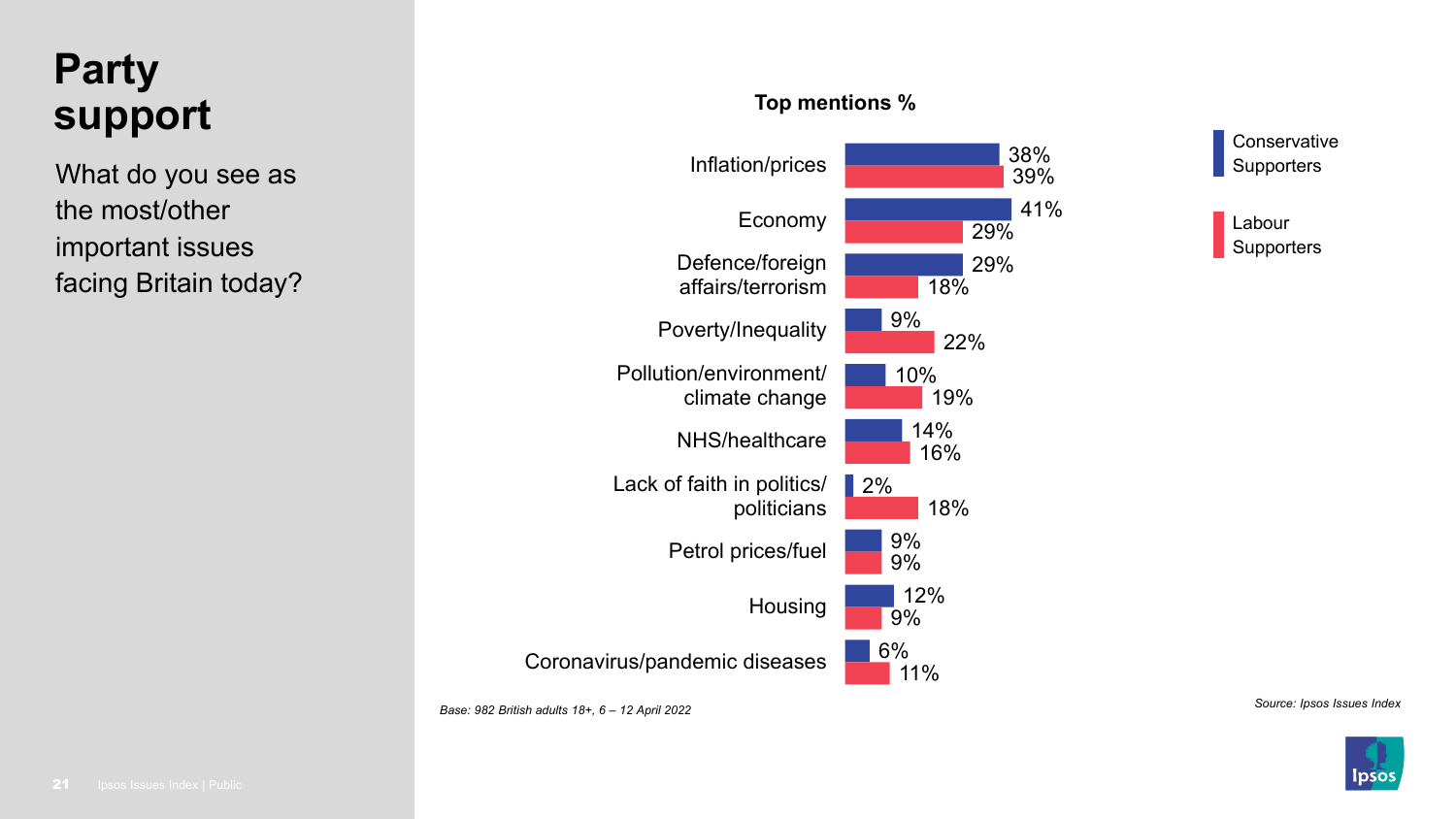#### **Men and women**

What do you see as the most/other important issues facing Britain today?





Women

*Source: Ipsos Issues Index Base: 982 British adults 18+, 6 – 12 April 2022*

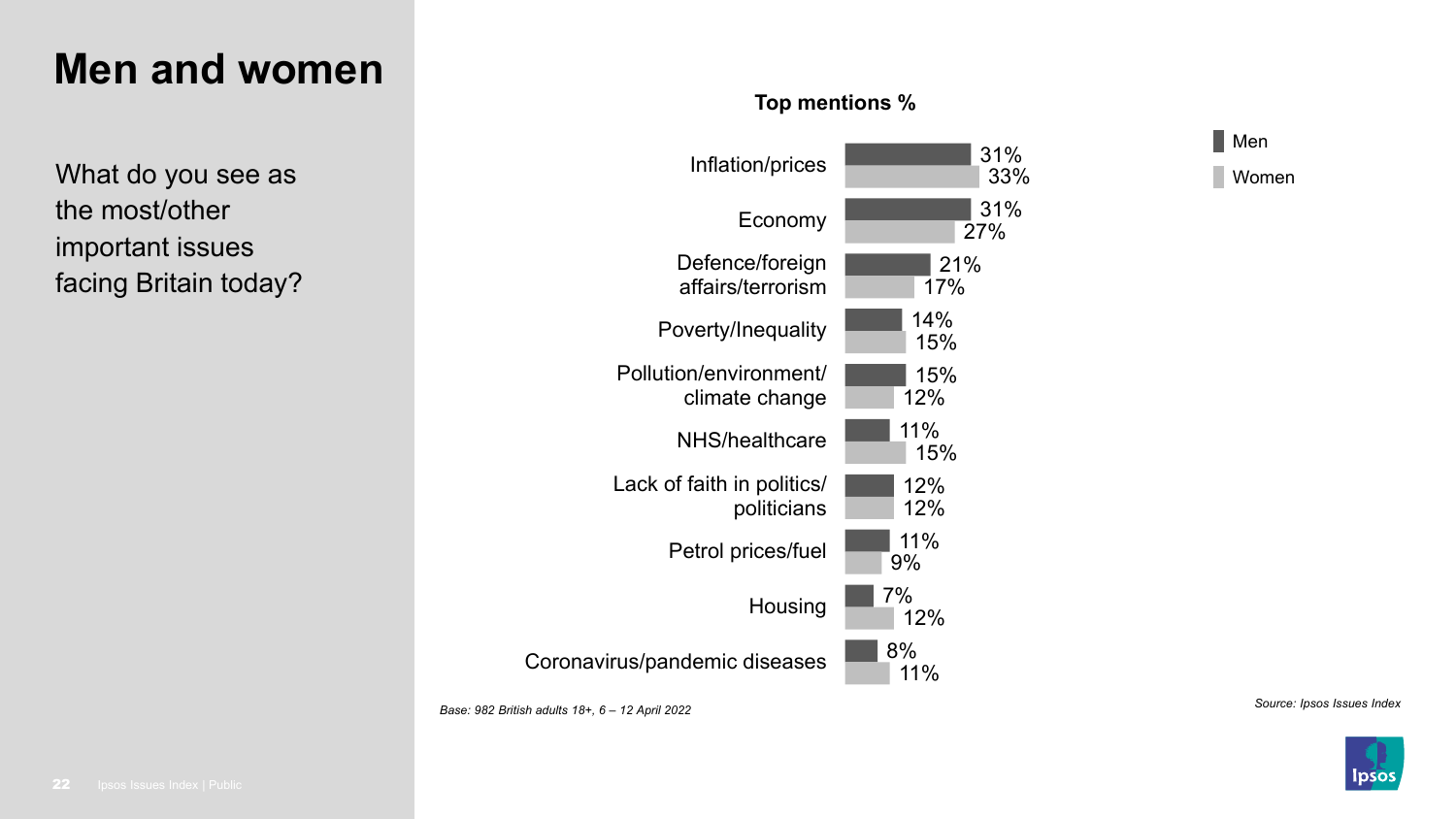#### **Social grade**

What do you see as the most/other important issues facing Britain today?





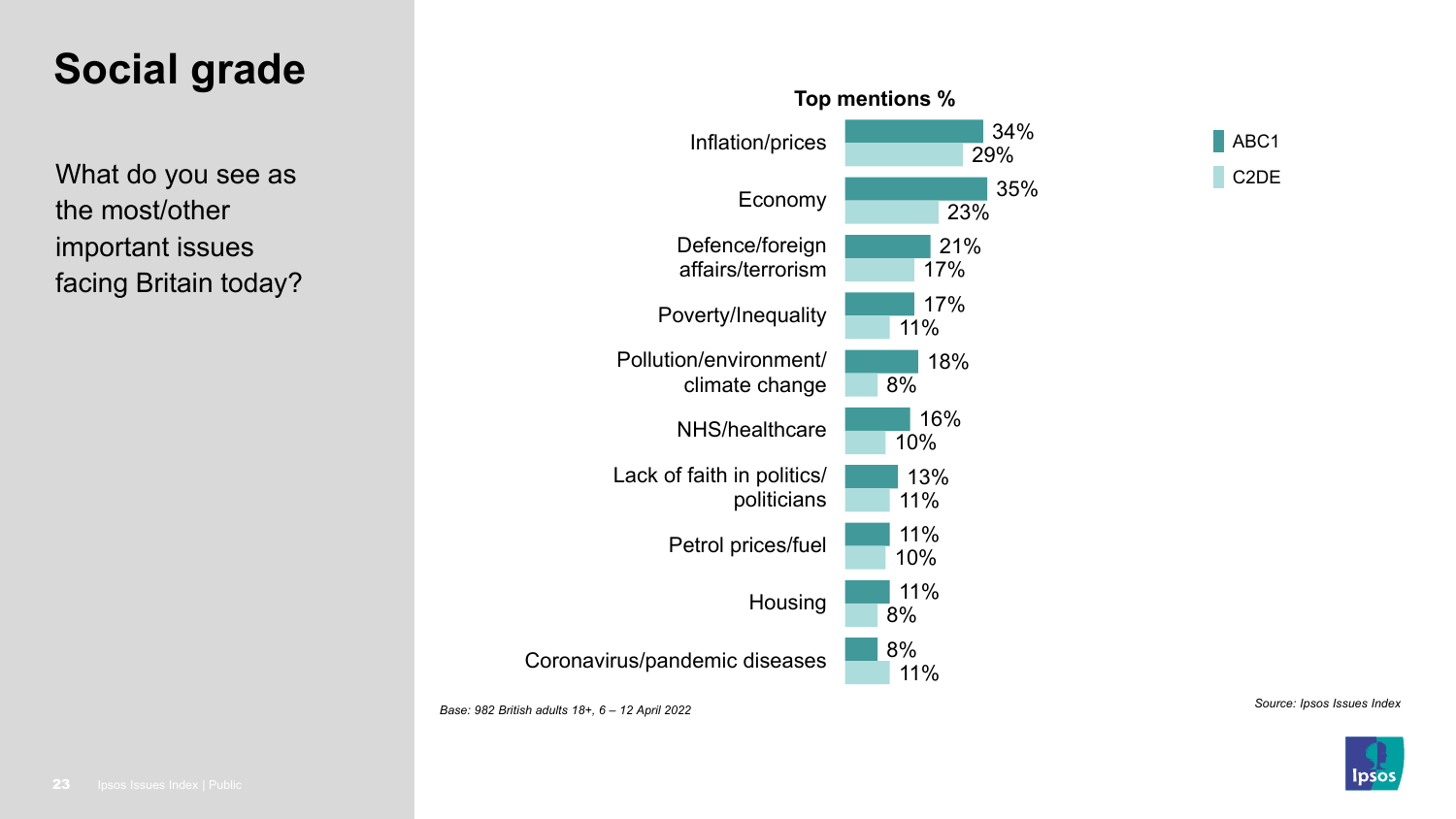#### **Ethnic background**

What do you see as the most/other important issues facing Britain today?





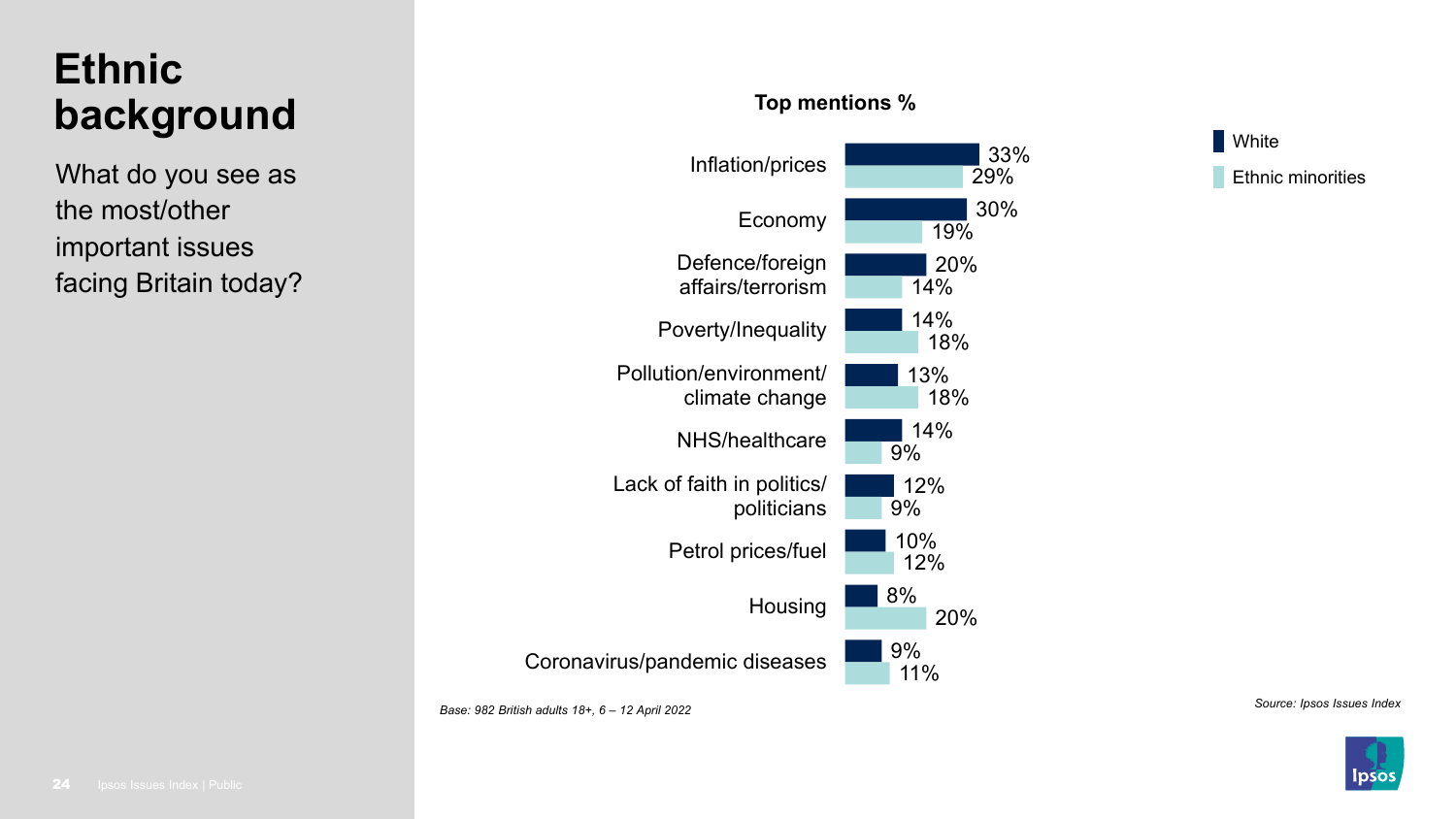#### **Age group**

What do you see as the most/other important issues facing Britain today?

#### **Top mentions %**



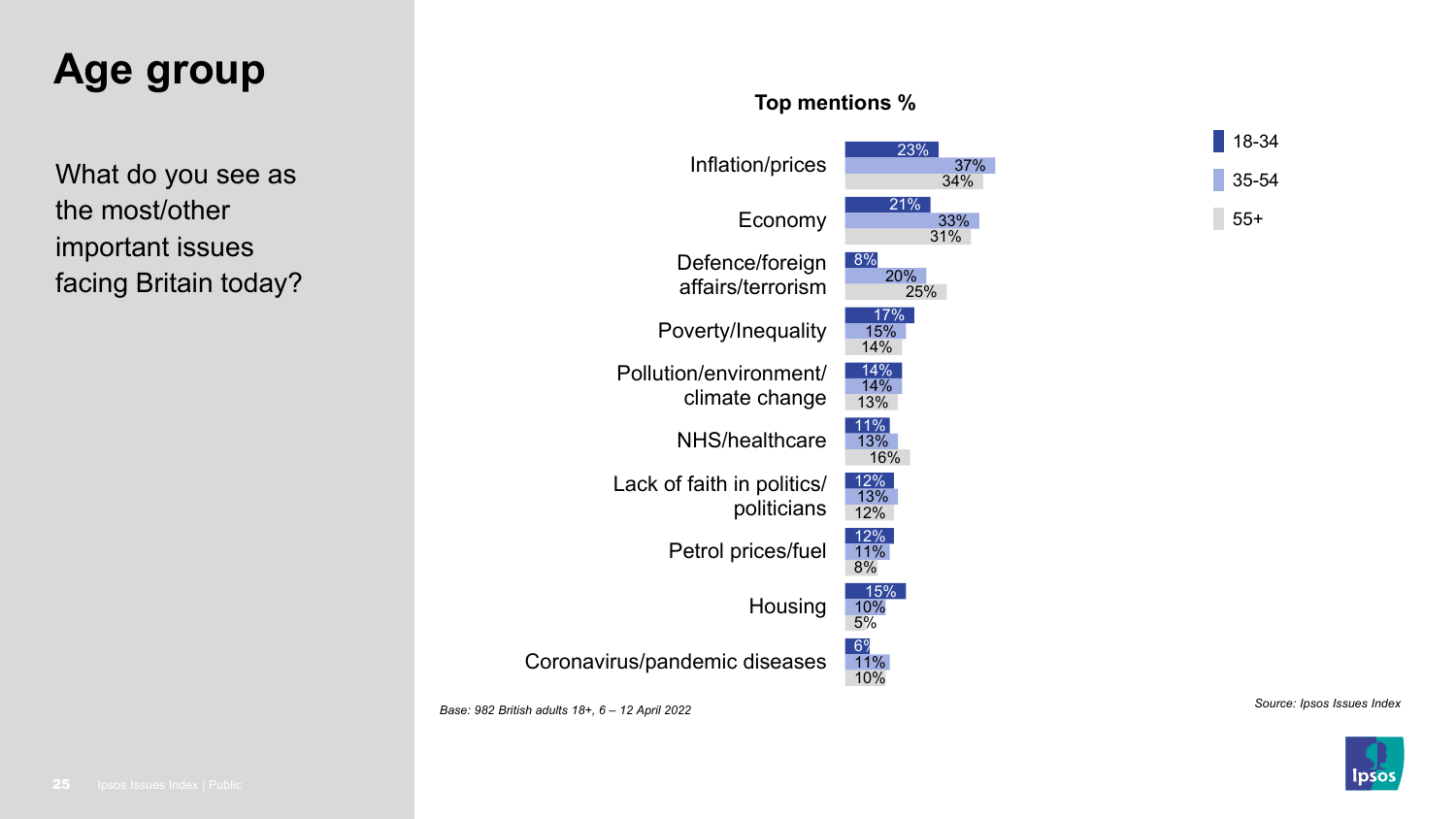## **Concern about inflation/prices by subgroup**

What do you see as the most/other important issues facing Britain today?



*Source: Ipsos Issues Index Base: 982 British adults 18+, 6 – 12 April 2022*



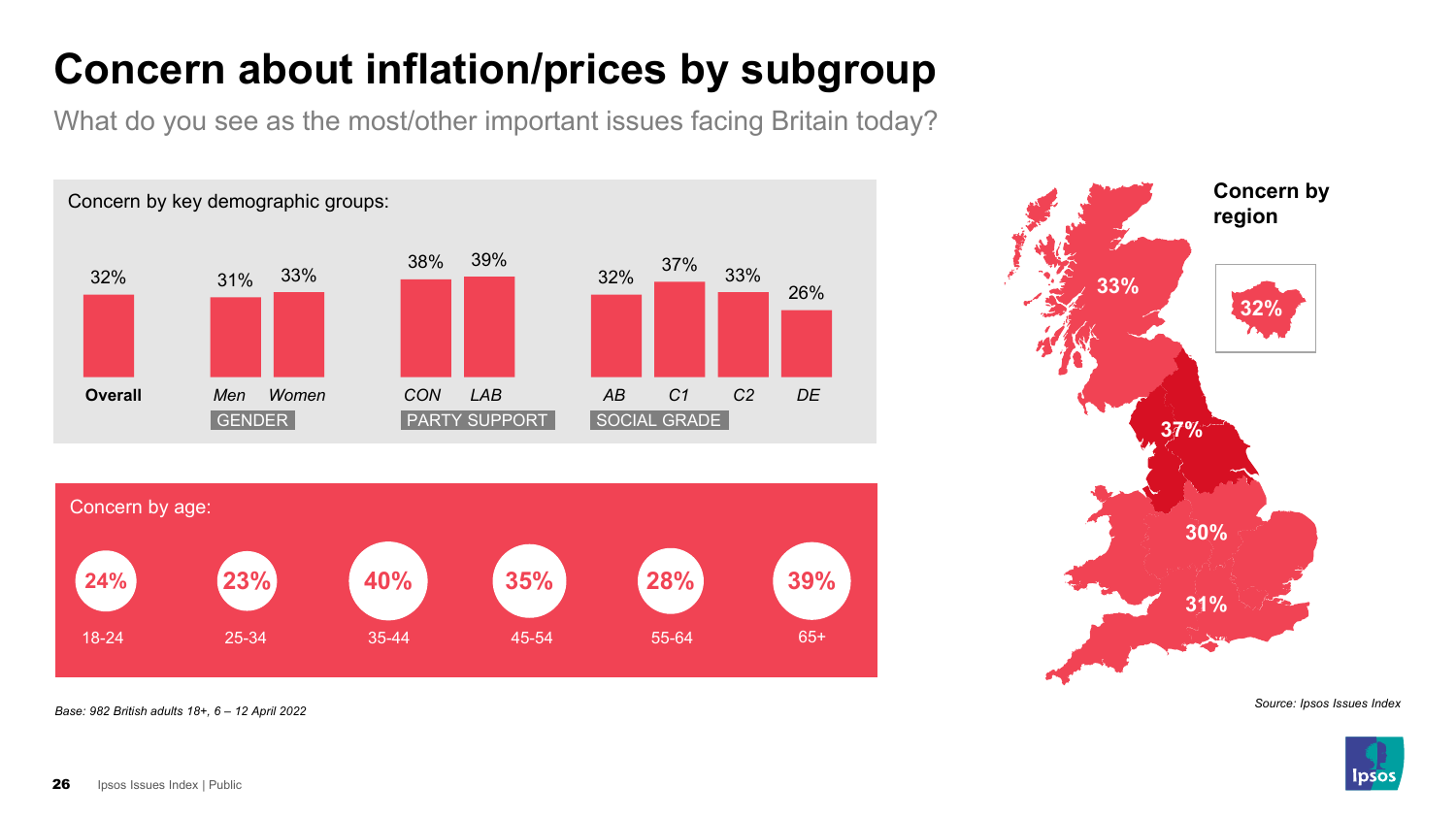### **Concern about the economy by subgroup**

What do you see as the most/other important issues facing Britain today?





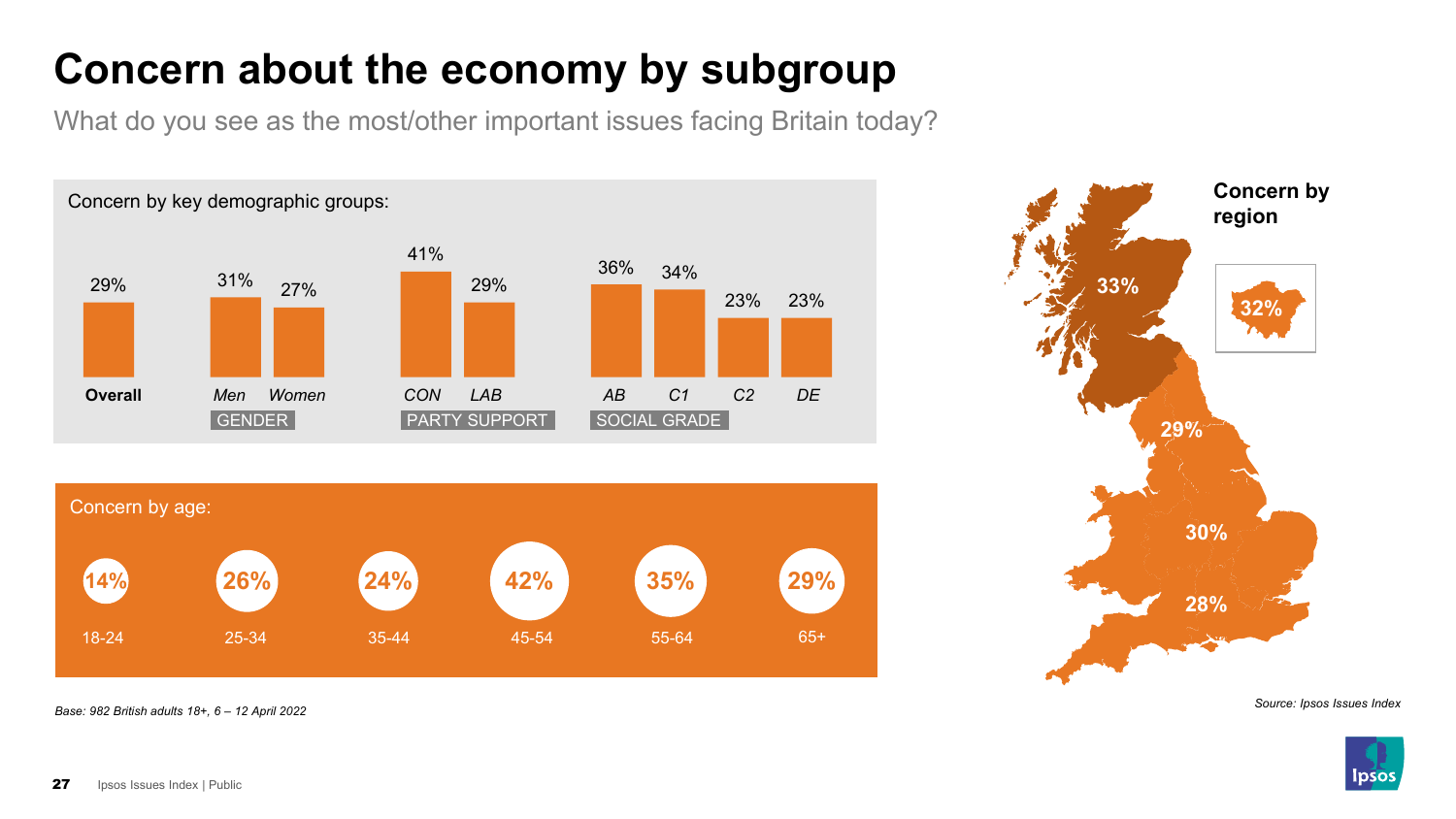#### **Concern about defence/foreign affairs by subgroup**

What do you see as the most/other important issues facing Britain today?



*Base: 982 British adults 18+, 6 – 12 April 2022*



*Source: Ipsos Issues Index*